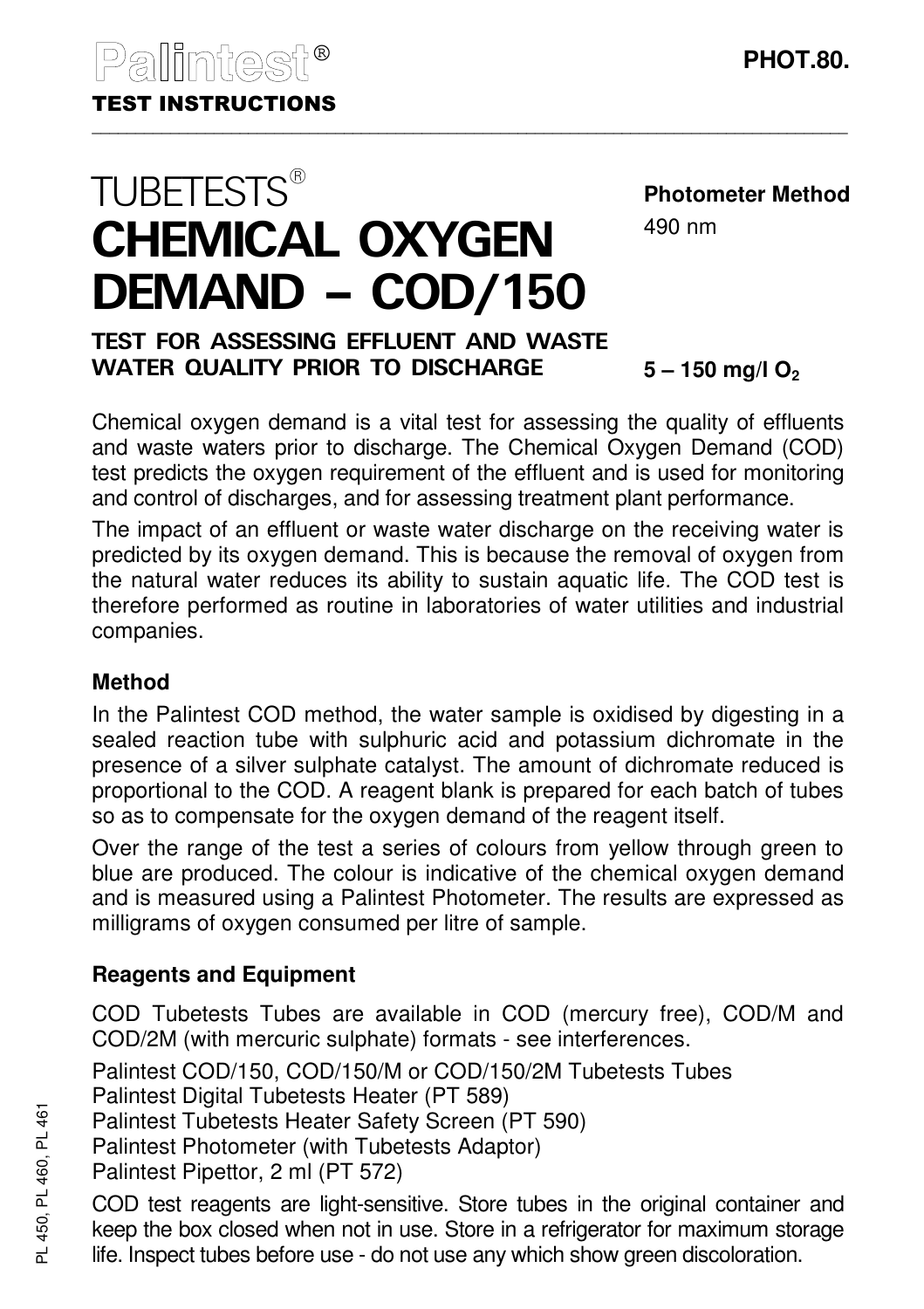# **Working Practice**

The Palintest COD test is a simplified laboratory procedure and should be carried out in accordance with good laboratory working practice. The reagent tubes contain 84% sulphuric acid and must be handled with care. The use of appropriate protective clothing, gloves and safety spectacles is recommended. In the event of skin or eye contact, or spillage, wash immediately with large amounts of water.

Particular care should be taken when opening the reagent tubes to add the water sample as heat will be produced and gases may be evolved. Samples containing cyanide or sulphide will release toxic fumes and for such samples the test must always be carried out in a fume cupboard. It is generally recommended that the test be conducted in a fume cupboard where available, particularly when using the COD/M format.

Reagent tubes should not be opened whilst hot as pressure build-up may cause acid spillage. **Do not open tubes after sample digestion.**

### **Test Calibration**

Transmittance-display photometer - use calibration chart

Direct-reading photometer - select program **Phot 80** (Photometer 7000) or **TTest 1** (Tubetests Photometer)

The photometer is used in conjunction with a special Tubetests Adaptor (PT 586) which fits into the test chamber. The adaptor must be located with the position mark  $\boxed{\bullet}$  facing towards the user and must be pushed fully home to the bottom of the test chamber.

### **Reagent Blank**

In this test a reagent blank is used instead of the usual water blank referred to in the general photometer operating instructions. The reagent blank is prepared by adding deionised or distilled water to the reagent tube (see Test Procedure, Step 4) and then digesting the tube in the same manner as for the water sample.

It is not necessary to prepare a reagent blank each time the test is carried out. The reagent blank tube may be prepared weekly and used repeatedly with all samples prepared from the same batch of reagent tubes. The reagent blank should be stored in the dark, for example in the original packaging between use.

### **Sample Preparation**

Effluents and waste water samples may contain undissolved or particulate material. Such samples may be homogenised in a blender prior to the test in order to improve accuracy and reproducibility.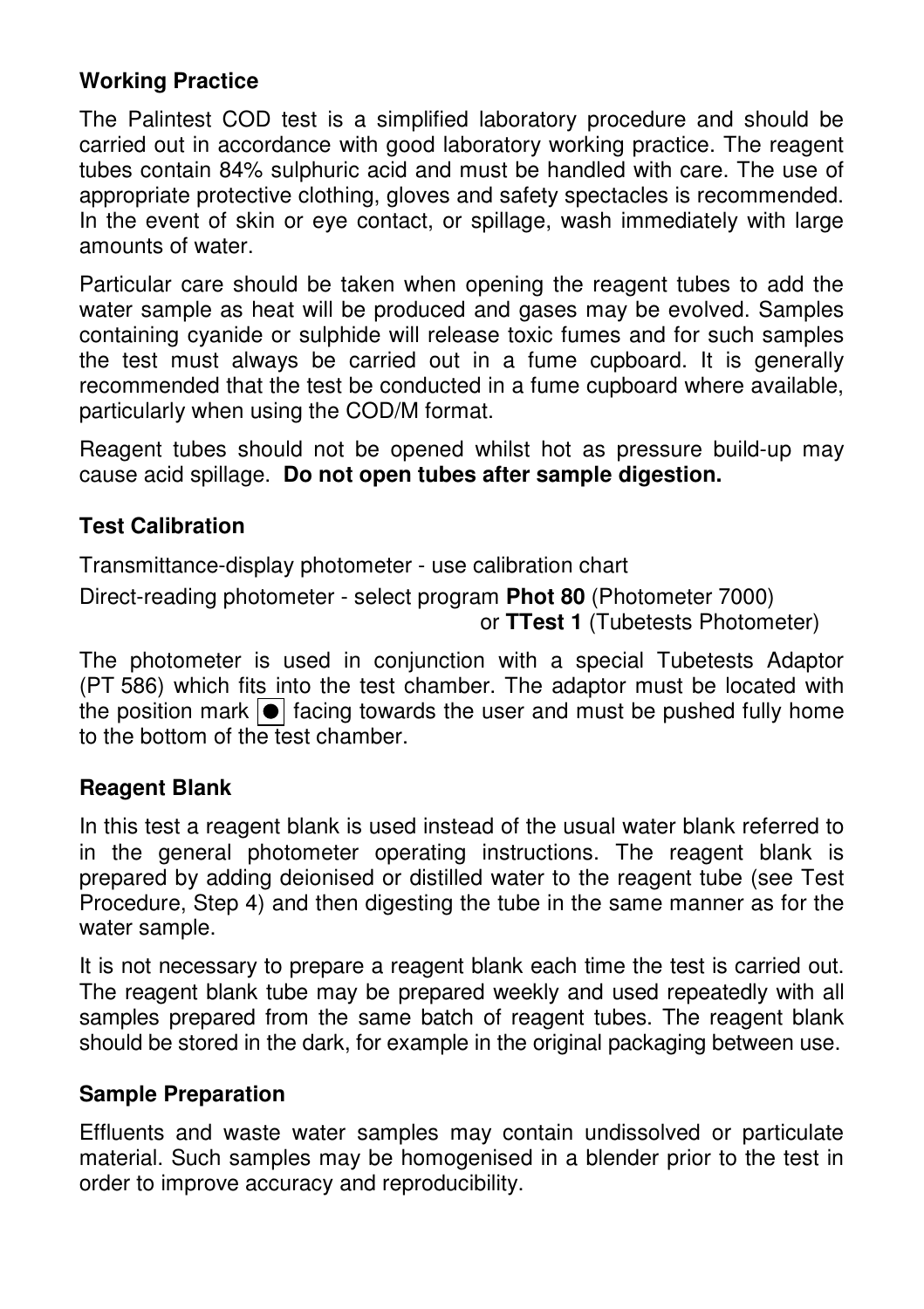# **Test Procedure**

- 1 Turn on Tubetests heater, set the control to 150°C and place the safety shield in position. Allow the heater to heat up to temperature (see Tubetests Heater).
- 2 Prepare the SAMPLE TUBE as follows. Shake tube vigorously to suspend all sediment. Remove the cap of the COD Tubetests tube and add 2 ml of sample using a Palintest pipettor disposable tip dispenser or a standard laboratory pipette.
- 3 Replace the cap tightly and invert tube gently to mix contents. The tube will become hot on mixing. Ensure all of the precipitate is suspended before proceeding. Label the tube using the labels provided in the reagent pack and place the tube in the Tubetests heater. Ensure the safety screen is in position.
- 4 Prepare a REAGENT BLANK by repeating steps 2 and 3 using 2 ml of deionised or distilled water in place of the sample. This stage may be omitted if a suitable reagent blank tube is already available (see Reagent Blank).
- 5 Digest the tubes for two hours then turn off the heater unless it is required for further tests.
- 6 Carefully remove each tube, invert gently to mix and then transfer to a test tube rack.
- 7 Allow the tubes to cool to room temperature.
- 8 Select wavelength 490 nm on Photometer.
- 9 Take the photometer reading (see photometer instructions).

Photometer 5000 and Photometer 7000 (to version 7000.9) :-

The usual photometer operating sequence is reversed. Firstly insert the SAMPLE TUBE to set the instrument, then insert the REAGENT BLANK and take the photometer reading.

Photometer 7000 (Version 7000.10 Onwards) and Tubetests Photometer :-

The usual photometer operating sequence is used. Firstly insert the REAGENT BLANK to set the instrument, then insert the SAMPLE TUBE and take the photometer reading.

10 Consult COD/150 calibration chart (Transmittance-display photometer only).

| <b>COD/150</b> |     |     |     | $mg/l$ O <sub>2</sub> |                          |     |     |     | 490 nm                   |     |  |
|----------------|-----|-----|-----|-----------------------|--------------------------|-----|-----|-----|--------------------------|-----|--|
| %T             | 9   | 8   |     | 6                     | 5                        | 4   | З   | 2   |                          |     |  |
| 90             | 3   | 6   | 9   | 12                    | 15                       | 19  | 23  | 27  | 31                       | 35  |  |
| 80             | 39  | 43  | 47  | 52                    | 56                       | 60  | 65  | 70  | 75                       | 80  |  |
| 70             | 85  | 90  | 95  | 100                   | 105                      | 110 | 115 | 120 | 125                      | 130 |  |
| 60             | 136 | 142 | 147 | 153                   | $\overline{\phantom{0}}$ |     |     |     | $\overline{\phantom{0}}$ |     |  |